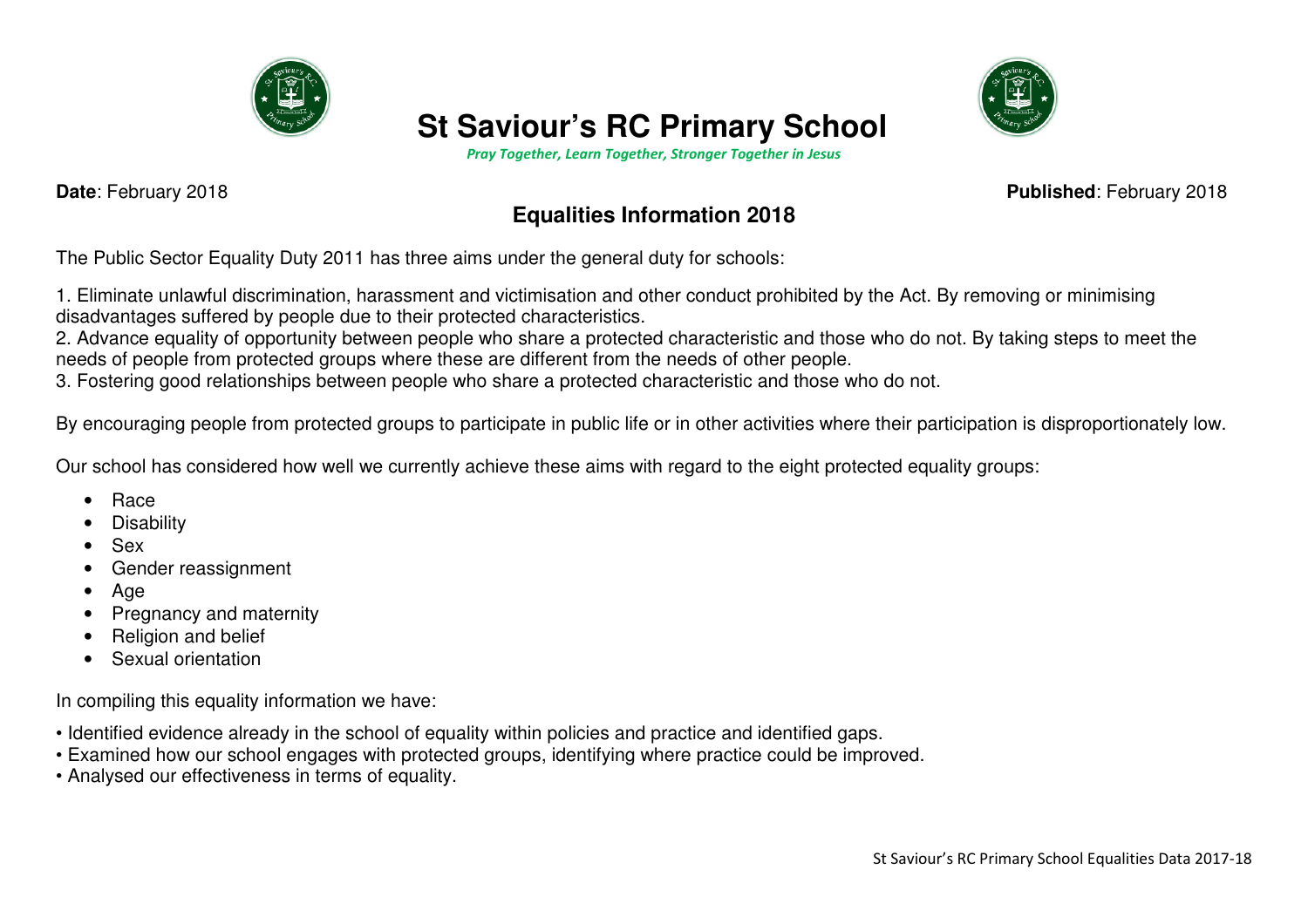# **St Saviour's RC Primary School Equalities Information**

Our school has used the following process to assist them in identifying some of the barriers to their pupils in accessing education provision.

#### **Stage 1: Understanding Our School Community**

Pupils What is the school profile?

How many children are on roll at the school? **<sup>321</sup>**

What information on pupils is collected by protected characteristics?

| <b>Ethnicity Description</b> | <b>Number of Pupils</b> |
|------------------------------|-------------------------|
| Any Other Asian Background   | 17                      |
| <b>Black African</b>         | 82                      |
| White Irish                  | $\mathbf 0$             |
| <b>White European</b>        |                         |
| Indian                       | $\overline{c}$          |
| <b>White Other</b>           | $\mathbf 0$             |
| Refused                      | $\overline{24}$         |
| White and Asian              |                         |
| Any Other Black Background   | 10                      |
| Any Other White Background   | 18                      |
| Any Other Ethnic Group       | 4                       |
| <b>Black Caribbean</b>       | 14                      |
| White British                | 13                      |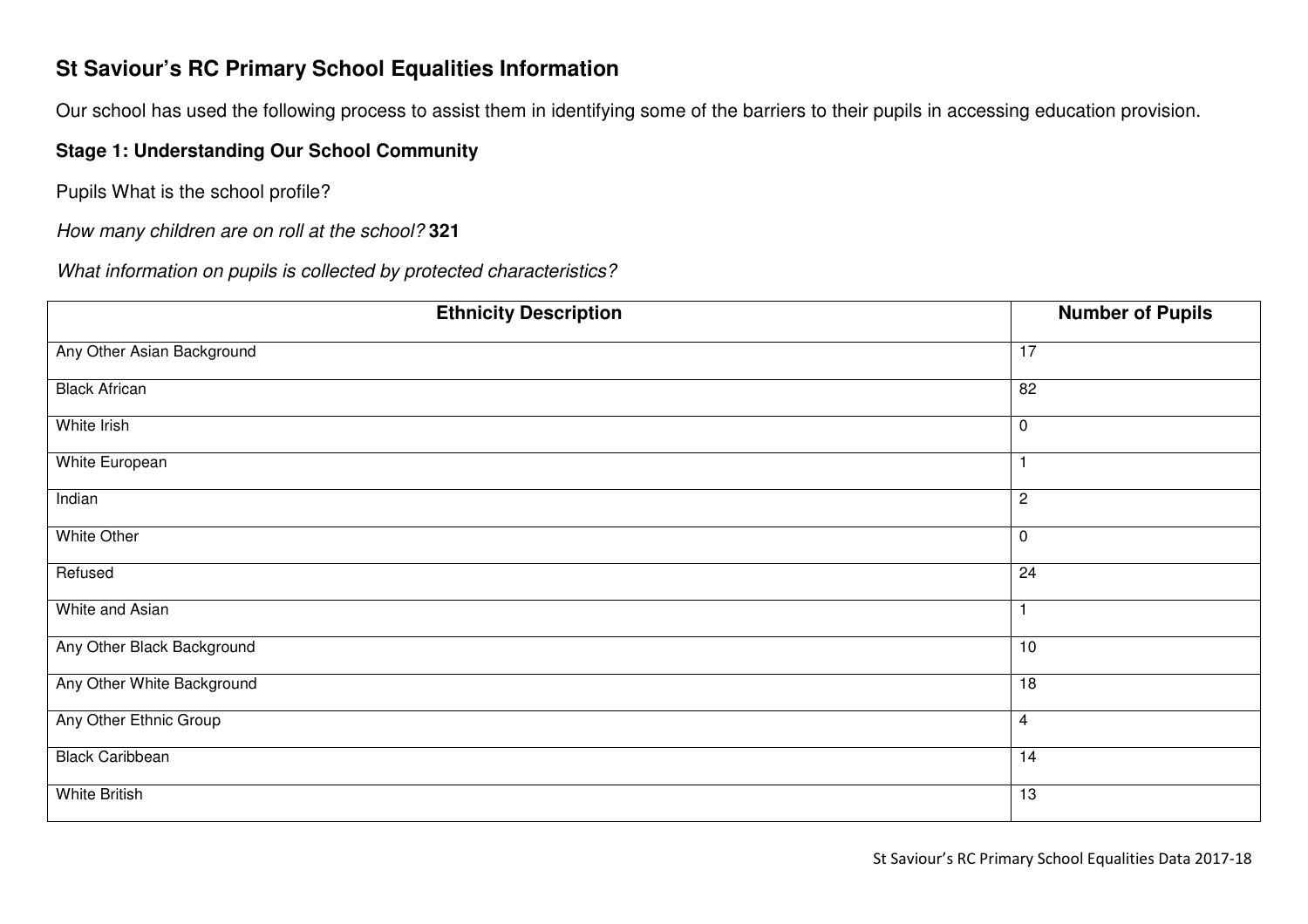| White and Black African   | 8   |
|---------------------------|-----|
| White and Black Caribbean | -9  |
| Chinese                   | 12  |
| Sri Lankan / Tamil        | 2   |
| <b>Other Mixed</b>        | 15  |
| Total                     | 231 |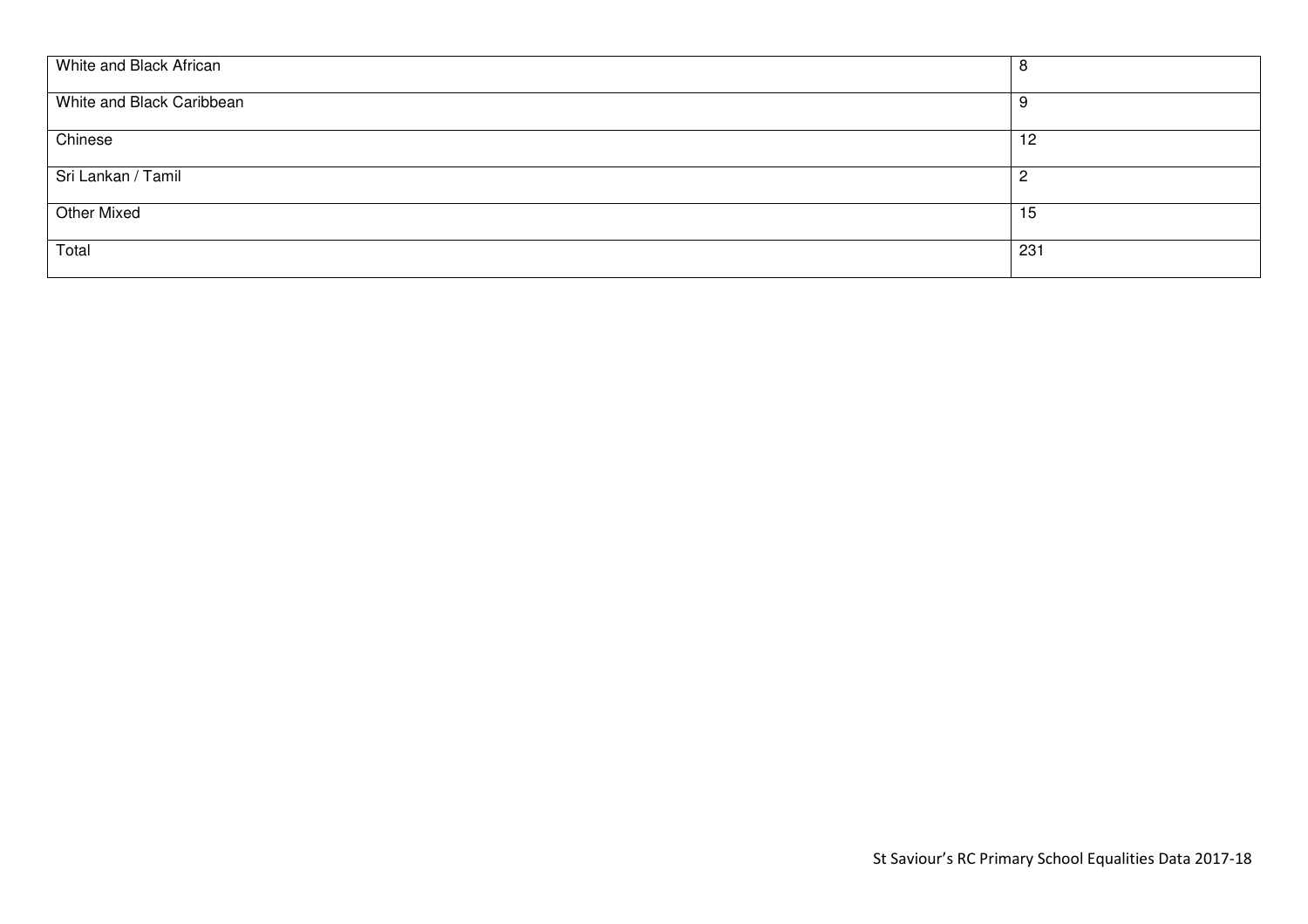| <b>Disability Categories</b>            | <b>Primary Need</b> | <b>Secondary Need</b>           |
|-----------------------------------------|---------------------|---------------------------------|
|                                         |                     |                                 |
|                                         |                     | 1* Autistic Spectrum Disorder   |
|                                         |                     | 1* Social, Emotional & Mental   |
| <b>Specific Learning Difficulty</b>     | 6                   | Health                          |
|                                         |                     |                                 |
| Moderate Learning Difficulty            | 3                   | 1* Specific Learning Difficulty |
|                                         |                     | 1* Speech, Language and         |
| <b>Severe Learning Difficulty</b>       | 1                   | Communication                   |
| Profound & Multiple Learning Difficulty | 0                   |                                 |
|                                         |                     |                                 |
|                                         |                     | 1* Speech, Language and         |
| Social, Emotional & Mental Health       | 3                   | Communication                   |
|                                         |                     | 1* Physical Disability          |
|                                         |                     | 1* Social, Emotional & Mental   |
|                                         |                     | Health,                         |
|                                         |                     |                                 |
| Speech, Language and Communication      | 23                  | 2* Autistic Spectrum Disorder   |
| <b>Hearing Impaired</b>                 | 2                   |                                 |
| <b>Profoundly Deaf</b>                  | 0                   |                                 |
| <b>Visual Impaired</b>                  | 0                   |                                 |
| <b>Physical Disability</b>              | 0                   |                                 |
|                                         |                     |                                 |
|                                         |                     | 1 Speech, Language and          |
| Autistic Spectrum Disorder              | 2                   | communication                   |
| Other Difficulty/Disability             | 5                   |                                 |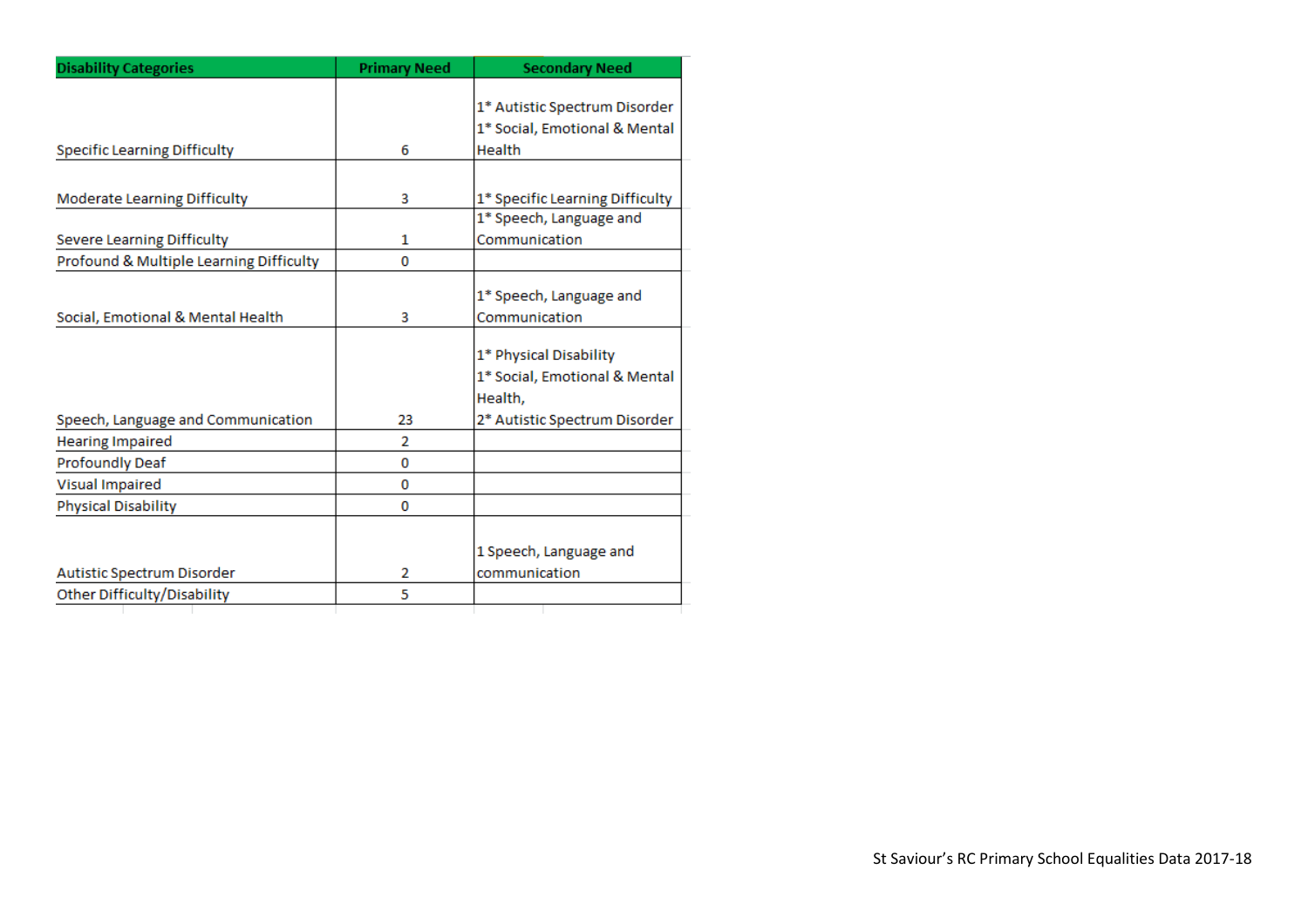| <b>Special Educational Needs (SEN)</b> | Percentage % | <b>Actual Number</b> |
|----------------------------------------|--------------|----------------------|
| No specified SEN                       | 80.50%       | 185                  |
| <b>SEN Support</b>                     | 19.10%       | 44                   |
| Statement                              | 0.40%        |                      |
|                                        |              |                      |

#### **No Information was available on the following protected characteristics:**

• Gender Reassignment - The school did not have any information on whether any of the children on roll had reassigned their gender. The school agreed to seek further support and guidance on how and when to monitor.

• Sexual Identity - The school did not have information on whether any of the pupils on roll identified as Lesbian, Gay, Bi-sexual or Transgender (LGBT) as the question had never been asked. The school agreed to seek further advice and guidance from local and national specialists on how and when to ask pupils this question and how to use the data sensitivity when collected.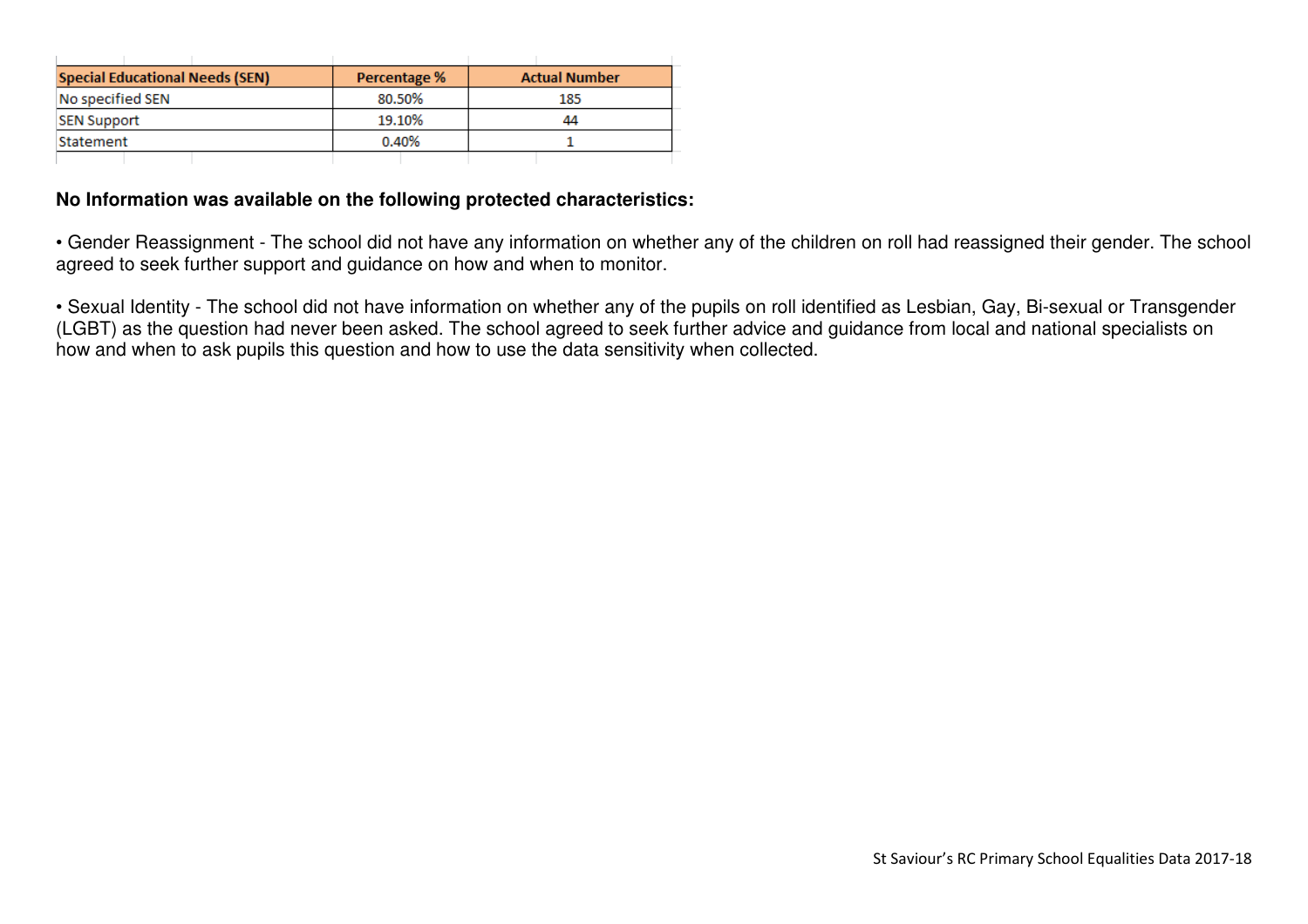# **Equality Statement**

Legal Duties As a school we welcome our duties under the Equality Act 2010.

#### **The general duties are to:**

- eliminate discrimination,
- advance equality of opportunity
- foster good relations

We understand the principal of the act and the work needed to ensure that those with protected characteristics are not discriminated against and are given equality of opportunity.

### **A protected characteristic under the act covers the groups listed below:**

- age (for employees not for service provision),
- disability
- race
- sex (including issues of transgender)
- gender reassignment
- maternity and pregnancy
- religion and belief,
- sexual orientation
- Marriage and Civil Partnership (for employees)

In order to meet our general duties, listed above, the law requires us to do some specific duties to demonstrate how we meet the general duties.

### **These are to:**

 • Publish equality Information – to demonstrate compliance with the general duty across its functions (We will not publish any information that can specifically identify any child) • Prepare and publish equality objectives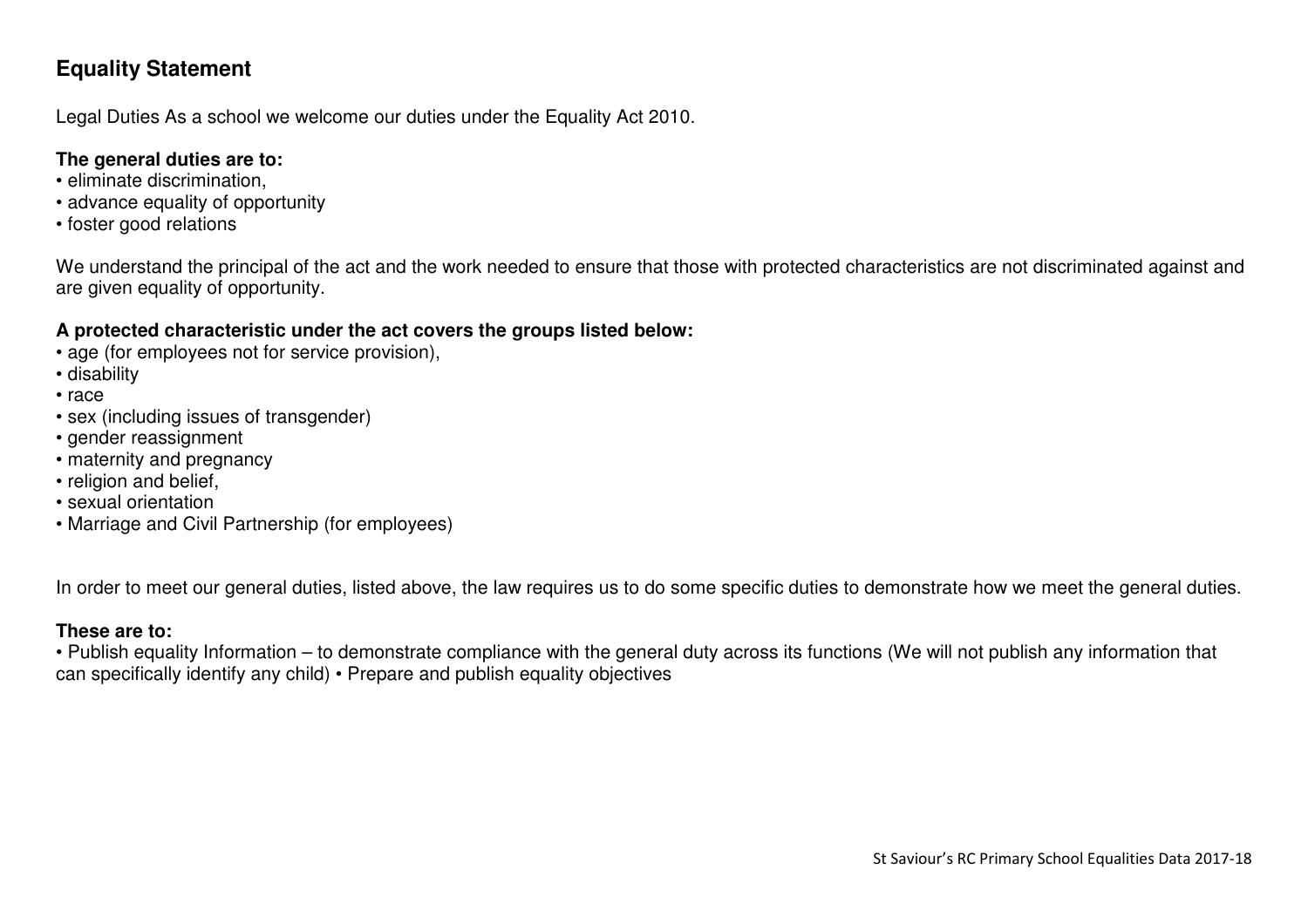To do this we will collect data related to the protected characteristics above and analyse this data to determine our focus for our equality objectives.

The data will be assessed across our core provisions as a school.

This will include the following functions

- Admissions
- Attendance
- Attainment
- Exclusions
- Prejudice related incidents

Our objectives will detail how we will ensure equality is applied to the services listed above however where we find evidence that other functions have a significant impact on any particular group we will include work in this area.

We also welcome our duty under the Education and Inspections Act 2006 to promote community cohesion.

We recognise that these duties reflect international human rights standards as expressed in the UN Convention on the Rights of the Child, the UN Convention on the Rights of People with Disabilities, and the Human Rights Act 1998.

In fulfilling our legal obligations we will:

- Recognise and respect diversity
- Foster positive attitudes and relationships, and a shared sense of belonging
- Observe good equalities practice, including staff recruitment, retention and development
- Aim to reduce and remove existing inequalities and barriers
- Consult and involve widely
- Strive to ensure that society will benefit

### **Addressing Prejudice Related Incidents**

This school is opposed to all forms of prejudice and we recognise that children and young people who experience any form of prejudice related discrimination may fair less well in the education system. We provide both our pupils and staff with an awareness of the impact of prejudice in order to prevent any incidents. If incidents still occur we address them immediately and report them to the Local Authority using their guidance material. The Local Authority may provide some support.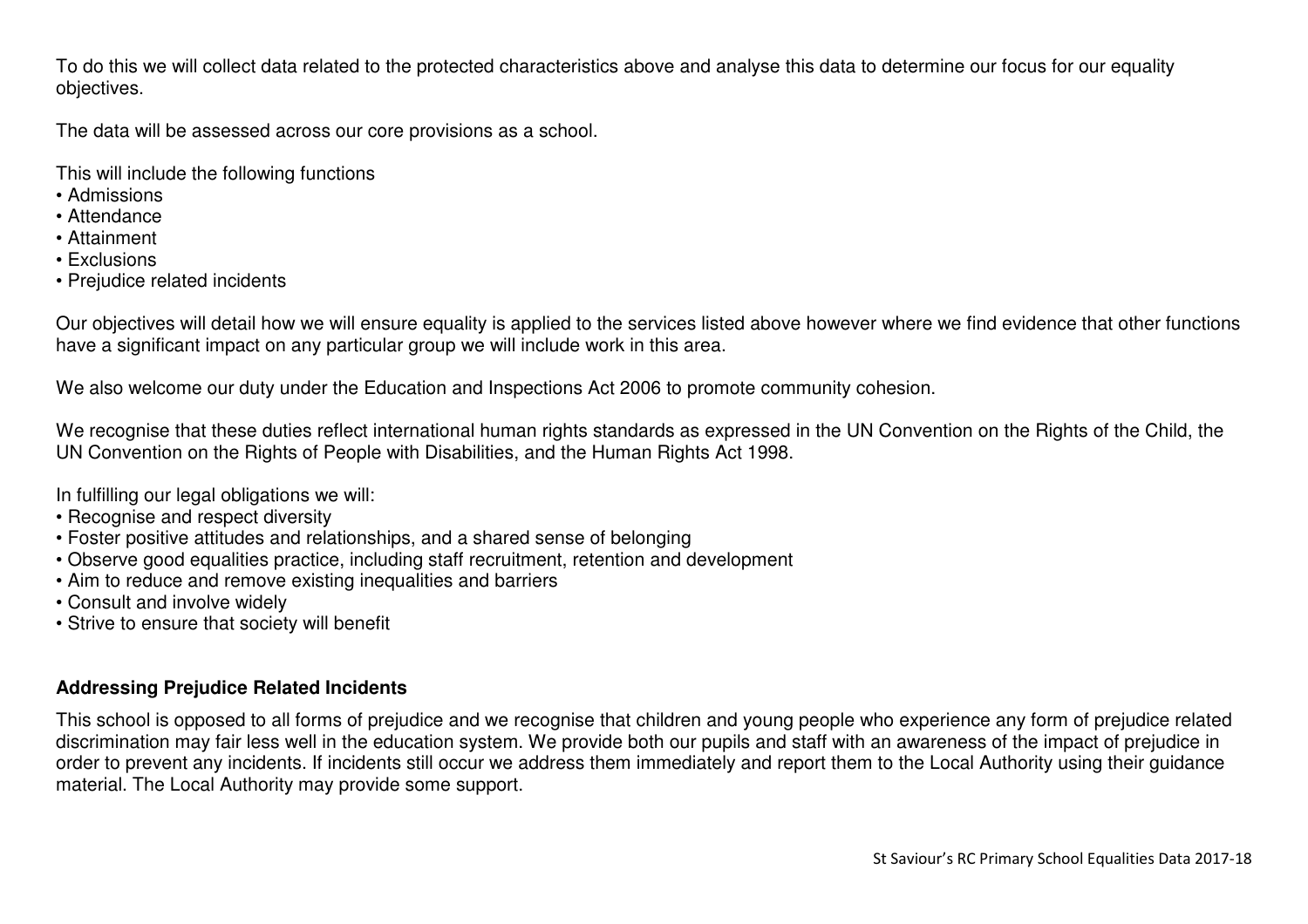# **Responsibility**

We believe that promoting Equality is the whole schools responsibility:

| <b>School Community</b>        | Responsibility                                                                                                                                                                                                             |
|--------------------------------|----------------------------------------------------------------------------------------------------------------------------------------------------------------------------------------------------------------------------|
| Governing Body                 | Involving and engaging the whole school community in identifying and understanding equality barriers and in<br>the setting of objectives to address these. Monitoring progress towards achieving equality objectives.      |
|                                | Publishing data and publishing equality objectives.                                                                                                                                                                        |
| Head teacher                   | As above including: Promoting key messages to staff, parents and pupils about equality and what is expected<br>of them and can be expected from the school in carrying out its day to day duties. Ensuring that all school |
|                                | community receives adequate training to meet the need of delivering equality, including pupil awareness.<br>Ensure that all staff are aware of their responsibility to record and report prejudice related incidents.      |
|                                | To support the Head as above Ensure fair treatment and access to services and opportunities. Ensure that all                                                                                                               |
| Senior Leadership Team         | staff are aware of their responsibility to record and report prejudice related incidents.                                                                                                                                  |
|                                | Help in delivering the right outcomes for pupils. Uphold the commitment made to pupils and parents/carers on                                                                                                               |
| <b>Teaching Staff</b>          | how they can be expected to be treated. Design and deliver an inclusive curriculum Ensure that you are aware                                                                                                               |
|                                | of your responsibility to record and report prejudice related incidents.                                                                                                                                                   |
|                                | Staff Support the school and the governing body in delivering a fair and equitable service to all stakeholders                                                                                                             |
| Non Teaching                   | Uphold the commitment made by the head teacher/principal on how pupils and parents/carers can be                                                                                                                           |
|                                | expected to be treated Support colleagues within the school community Ensure that you are aware of your                                                                                                                    |
|                                | responsibility to record and report prejudice related incidents                                                                                                                                                            |
|                                | Take an active part in identifying barriers for the school community and in informing the governing body of                                                                                                                |
| Parents                        | actions that can be taken to eradicate these Take an active role in supporting and challenging the school to                                                                                                               |
|                                | achieve the commitment given to the school community in tackling inequality and achieving equality of<br>opportunity for all.                                                                                              |
|                                | Supporting the school to achieve the commitment made to tackling inequality. Uphold the commitment made                                                                                                                    |
|                                | by the head teacher on how pupils and parents/carers, staff and the wider school community can be expected                                                                                                                 |
| <b>Pupils</b>                  | to be treated.                                                                                                                                                                                                             |
|                                | Take an active part in identifying barriers for the school community and in informing the governing body of                                                                                                                |
| <b>Local Community Members</b> | actions that can be taken to eradicate these Take an active role in supporting and challenging the school to                                                                                                               |
|                                | achieve the commitment made to the school community in tackling inequality and achieving equality of                                                                                                                       |
|                                | opportunity for all.                                                                                                                                                                                                       |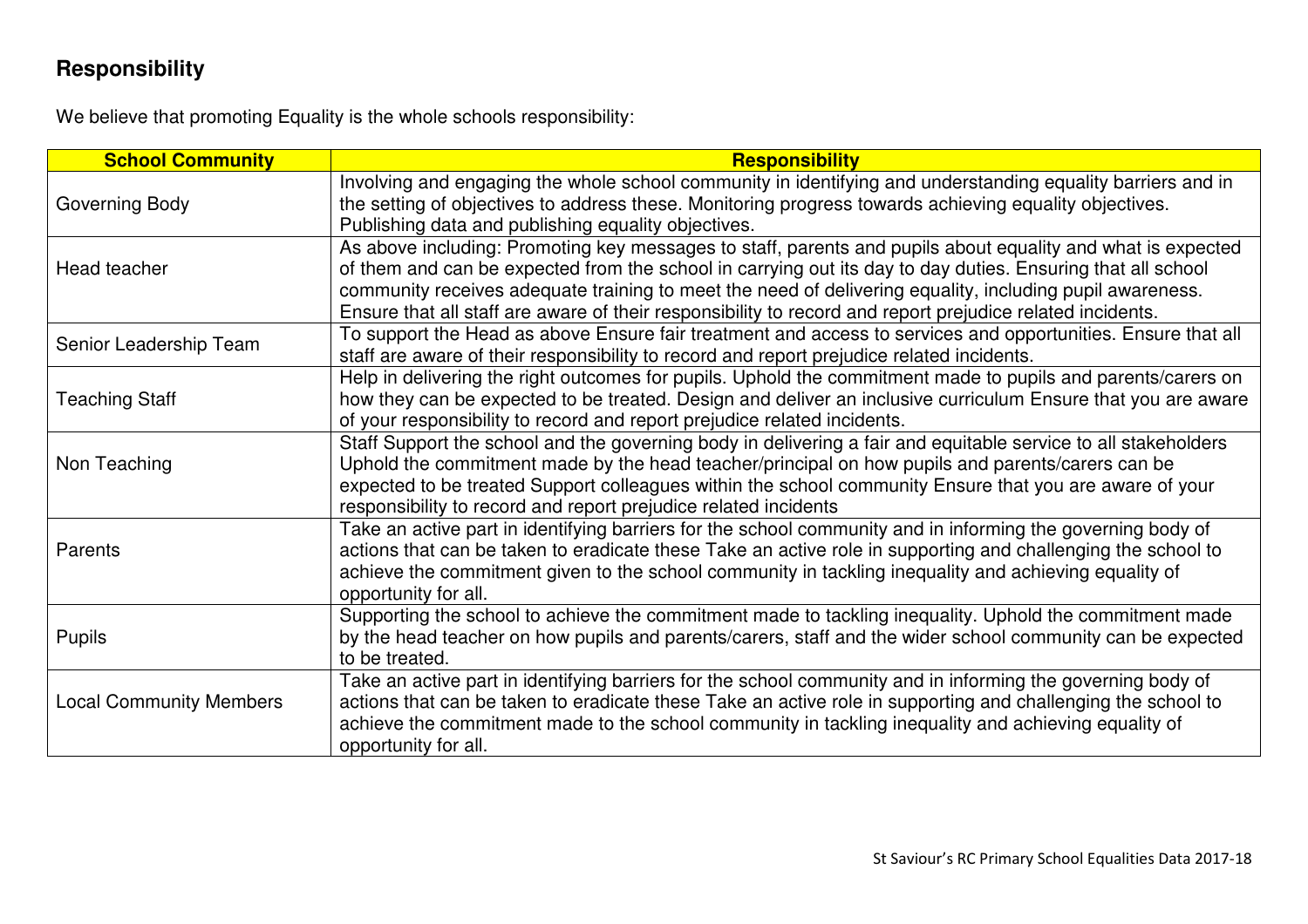We will ensure that the whole school community is aware of the Single Equality Policy and our published equality information and equality objectives by publishing them on the school's website: - www.stsaviours.lewisham.sch.uk

#### **Breaches**

 Breaches to this statement will be dealt with in the same ways that breaches of other school policies are dealt with, as determined by the head teacher and governing body.

#### **Monitor and Review**

 Every three years, we will review our objectives in relation to any changes in our school profile. Our objectives will sit in our overall school improvement plan and therefore will be reviewed as part of this process. Date Approved by the Governing Body – Curriculum Committee Date to be reviewed by the Governing Body Further guidance for parents and carers and school governors on the Equality Act 2010 can be found on Lewisham's website: http://www.lewisham.gov.uk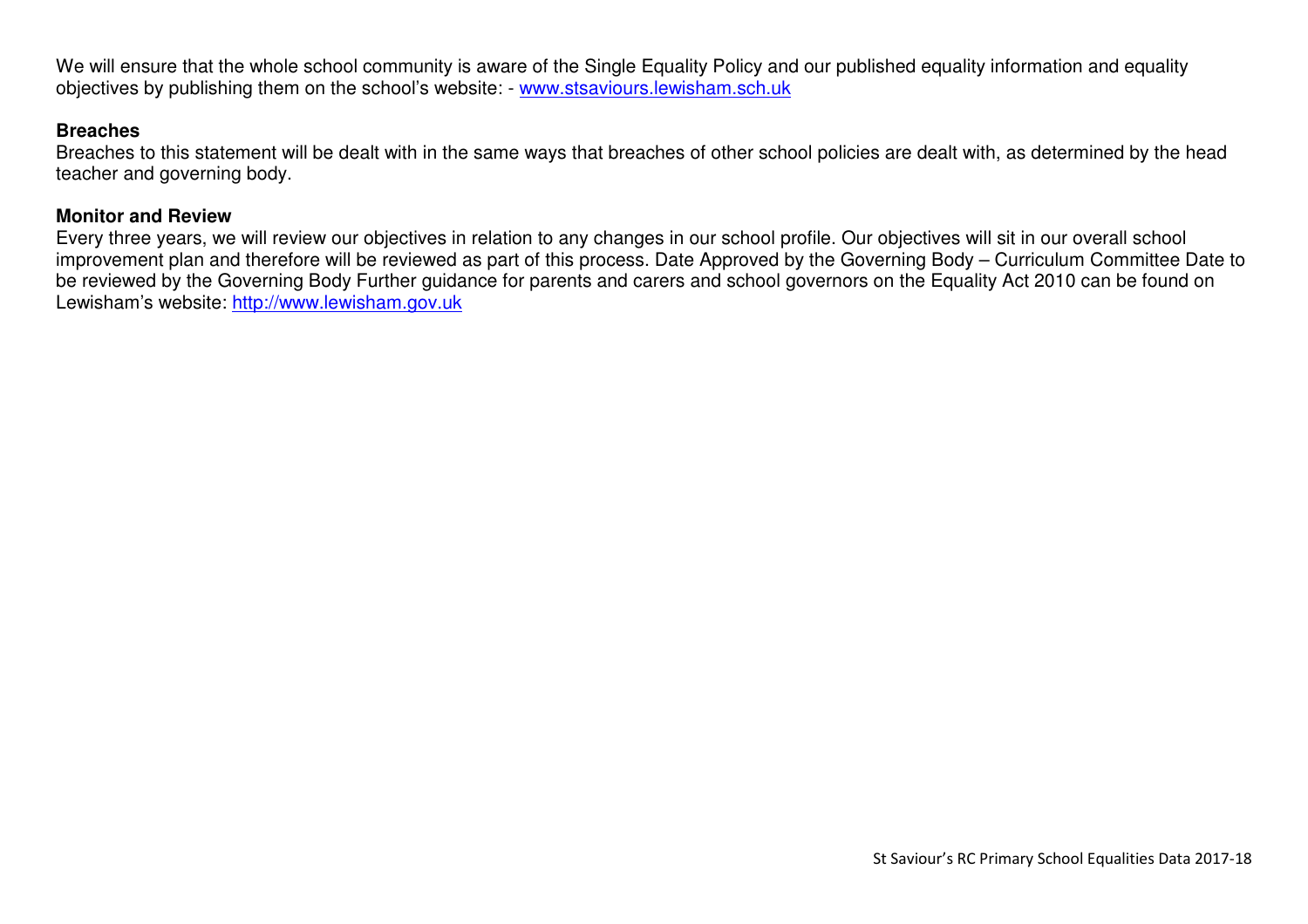# **Summary of our Equalities Evidence:**

| <b>Protected Characteristics</b> | <b>Aims of General Duty</b>                                                                                                                                                                                                                                                                |                                                                                                                                                                                                                                                                                                     |                                                                                                                                                                                                                    |
|----------------------------------|--------------------------------------------------------------------------------------------------------------------------------------------------------------------------------------------------------------------------------------------------------------------------------------------|-----------------------------------------------------------------------------------------------------------------------------------------------------------------------------------------------------------------------------------------------------------------------------------------------------|--------------------------------------------------------------------------------------------------------------------------------------------------------------------------------------------------------------------|
|                                  | What evidence do we have                                                                                                                                                                                                                                                                   | How do we advance equality of                                                                                                                                                                                                                                                                       | How do we foster good relations                                                                                                                                                                                    |
|                                  | that we eliminate unlawful                                                                                                                                                                                                                                                                 | opportunity between people                                                                                                                                                                                                                                                                          | between people who share a                                                                                                                                                                                         |
|                                  | discrimination, harassment                                                                                                                                                                                                                                                                 | who share a protected                                                                                                                                                                                                                                                                               | protected characteristic and                                                                                                                                                                                       |
|                                  | and victimisation?                                                                                                                                                                                                                                                                         | character                                                                                                                                                                                                                                                                                           | those who don't?                                                                                                                                                                                                   |
| Race                             | Racist behaviour /<br>$\bullet$<br>comments are challenged<br>and reported to parents and<br>through local authority<br>procedures. In the case of<br>incidents being against a<br>victim in school we ensure<br>that the victim and victim's<br>family are satisfied with the<br>outcome. | Analysis shows that take up<br>of extended schools activities<br>by ethnic groups is good. We<br>have 100% for Educational<br>visits.<br>Support is provided for pupils<br>where English is not their first<br>language.<br>Many of the pupils in these                                             | We organise visits into the<br>wider ethnic community e.g.to<br>the Synagogue. The RE<br>curriculum ensures that pupils<br>understand different faith<br>practices.<br>The curriculum reflects the<br>ethnic diver |
|                                  | Attendance is analysed and<br>there is no significant<br>difference between<br>attendance of different<br>ethnic groups in the school.                                                                                                                                                     | underachieving groups are<br>also on the SEN register. The<br>school has implemented a<br>series of catch up/booster<br>classes to accelerate<br>progress                                                                                                                                           |                                                                                                                                                                                                                    |
| <b>Sex</b>                       | Data is analysed termly to<br>ensure that we are aware of<br>any significant differences<br>between the achievements<br>of boys and girls. Where<br>data shows a difference this<br>is analysed in order to<br>ascertain whether this is a<br>school issue or cohort<br>specific.          | Progress and attainment of<br>each cohort are monitored to<br>ensure that any trends are<br>identified $-$ e.g. are gender<br>differences in attainment a<br>trend meaning that we need<br>to alter teaching / resources?<br>All extra-curricular activities<br>are open to both boys and<br>girls. | <b>PSHE curriculum covers</b><br>gender issues.<br>We ensure that the children<br>see equal opportunities in<br>action for instance male and<br>females in all roles e.g Senior<br>Leadership, LSAs etc.           |
|                                  | We monitor for fairness e.g.<br>ensure good work<br>assemblies, school council<br>etc has fair distributions of                                                                                                                                                                            | Uptake of extra-curricular<br>$\bullet$<br>clubs is monitored in order to<br>ensure that gender stereo-                                                                                                                                                                                             |                                                                                                                                                                                                                    |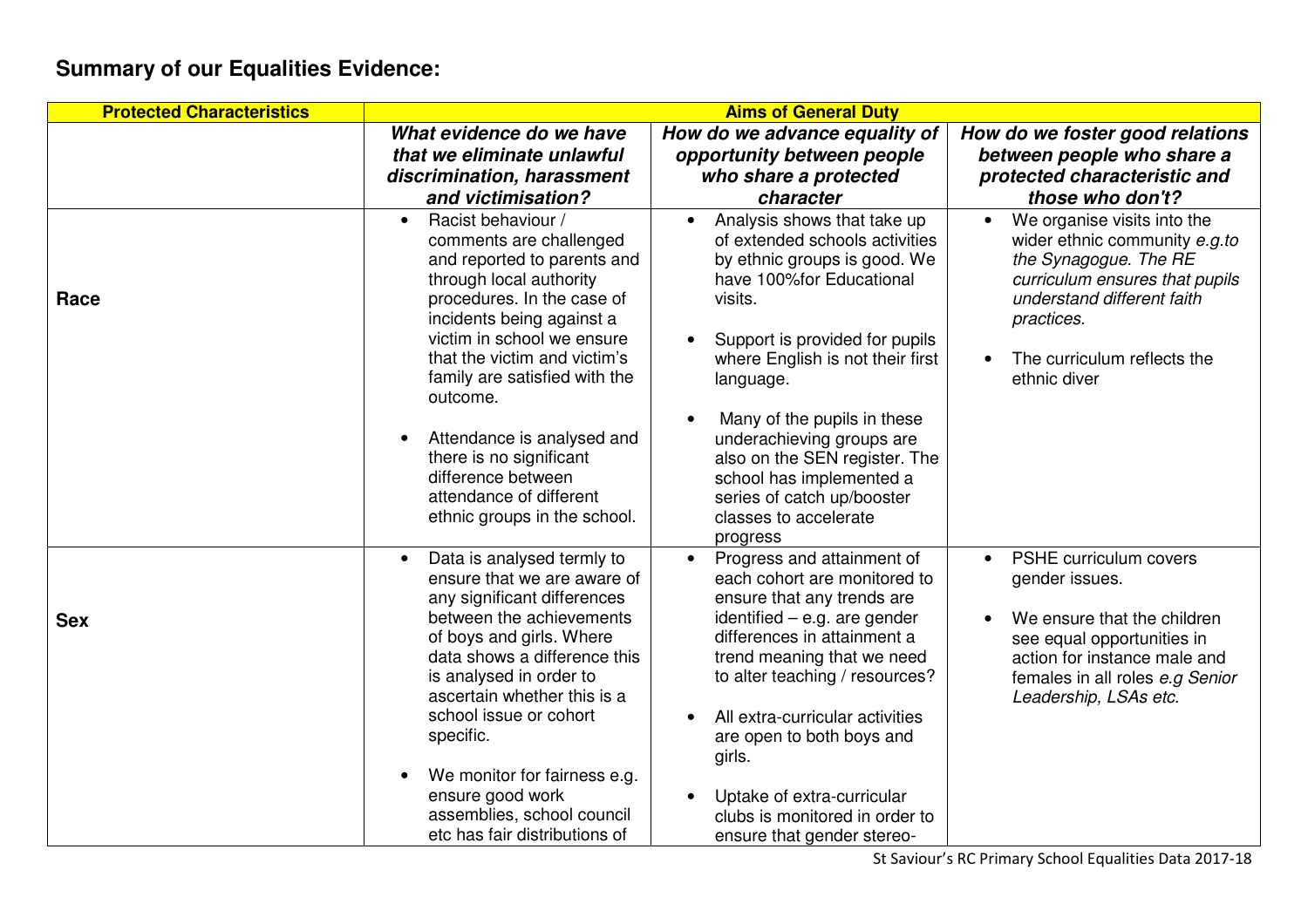|                                  | boys and girls.<br>We conform to Equal pay<br>legislation.<br>We ensure that all posts in<br>school comply with equal<br>opportunities good practice<br>and legislation - No roles<br>are advertised as gender<br>specific e.g. employ male<br>and female LSAs. | types are not reinforced.<br>(currently good balance in<br>most clubs,<br>football, multisports, music,<br>etc)<br>The school enters mixed<br>teams for sporting<br>competitions. |                                                                                                                                                                                                                                                                                                                                                                                                                          |
|----------------------------------|-----------------------------------------------------------------------------------------------------------------------------------------------------------------------------------------------------------------------------------------------------------------|-----------------------------------------------------------------------------------------------------------------------------------------------------------------------------------|--------------------------------------------------------------------------------------------------------------------------------------------------------------------------------------------------------------------------------------------------------------------------------------------------------------------------------------------------------------------------------------------------------------------------|
| <b>Protected Characteristics</b> |                                                                                                                                                                                                                                                                 | <b>Aims of General Duty</b>                                                                                                                                                       |                                                                                                                                                                                                                                                                                                                                                                                                                          |
|                                  | What evidence do we have<br>that we eliminate unlawful<br>discrimination, harassment<br>and victimisation?                                                                                                                                                      | How do we advance equality of<br>opportunity between people<br>who share a protected<br>character                                                                                 | How do we foster good relations<br>between people who share a<br>protected characteristic and<br>those who don't?                                                                                                                                                                                                                                                                                                        |
| <b>Gender Reassignment</b>       | Governors ensure that<br>$\bullet$<br>recruitment procedures<br>comply with equal<br>opportunities good practise<br>and legislation.                                                                                                                            | Not applicable at this current<br>time                                                                                                                                            | Not applicable<br>$\bullet$                                                                                                                                                                                                                                                                                                                                                                                              |
| Age                              | Data is kept on the age<br>profile of staff.<br>When appointing staff age<br>is not specified on<br>application forms therefore<br>ensuring equality of<br>opportunity.                                                                                         | Grandparents are<br>encouraged to help in school<br>and on school trips as well as<br>parents.<br>Parishioners are invited to<br>help in school.                                  | We seek to encourage<br>intergenerational links;<br>Remembrance is celebrated,<br>grandparents are warmly<br>welcomed into the school and<br>become well known to us.<br>Religion and Belief<br>Racist and xenophobic<br>language is always challenged<br>and reported to parents and<br>through local authority<br>procedures.<br>Absences for religious<br>celebrations, and sacramental<br>celebrations are approved. |